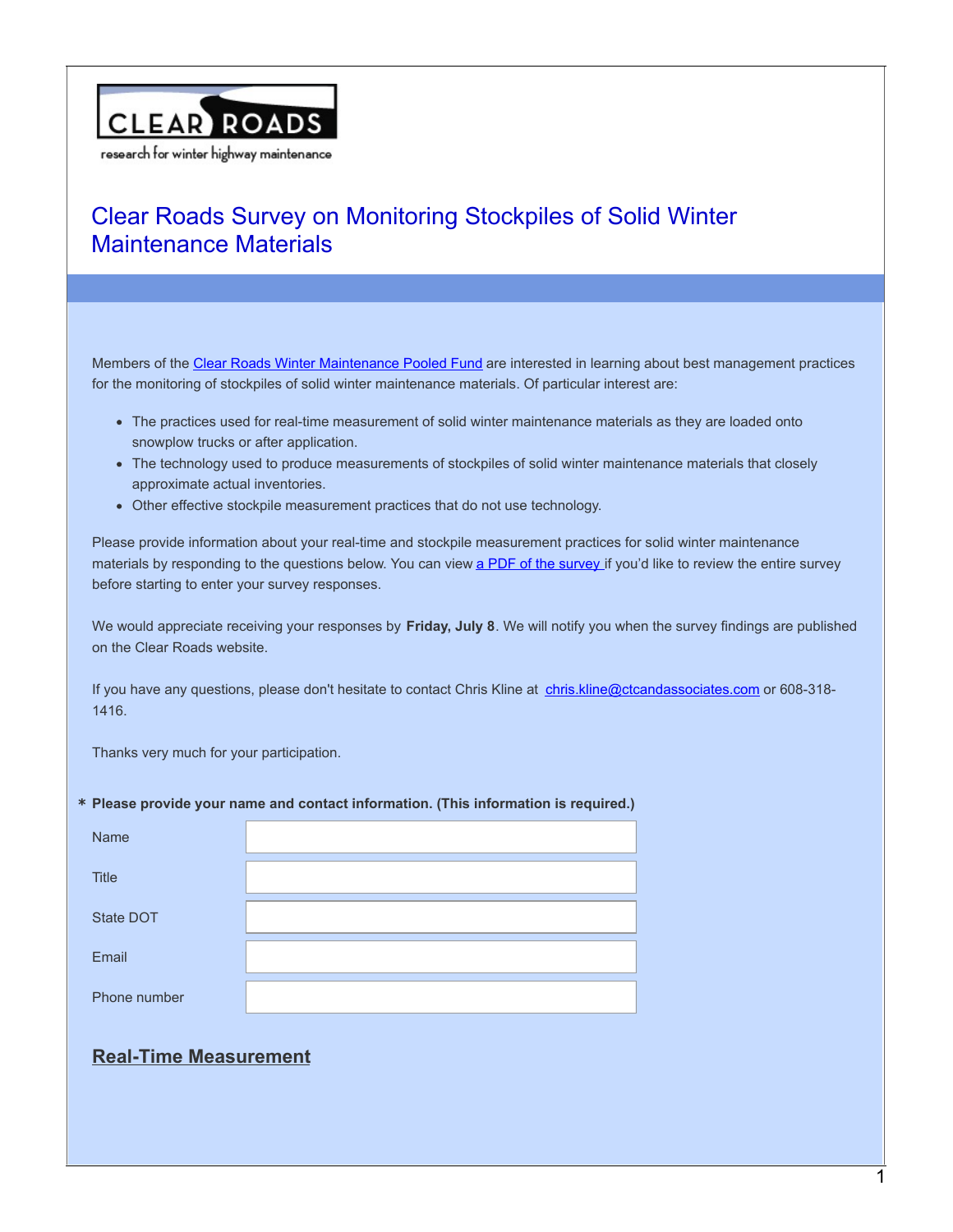| Please describe any real-time measurement tools you're using to monitor material usage when loading and/or after           |
|----------------------------------------------------------------------------------------------------------------------------|
| applying solid winter maintenance materials. These could be snowplow truck add-ons (other than readouts from               |
| material spreader controls), scales or other equipment installed in winter maintenance facilities.                         |
|                                                                                                                            |
| <b>Measuring Stockpiles</b>                                                                                                |
| * Is your agency using a specific technology or device to measure stockpiles of solid winter maintenance materials?<br>Yes |
| No, but we do measure stockpiles without the use of technology                                                             |
| No, we do not measure stockpiles                                                                                           |
|                                                                                                                            |
|                                                                                                                            |
|                                                                                                                            |
|                                                                                                                            |
|                                                                                                                            |
|                                                                                                                            |
|                                                                                                                            |
|                                                                                                                            |
|                                                                                                                            |
|                                                                                                                            |
|                                                                                                                            |
|                                                                                                                            |
|                                                                                                                            |
|                                                                                                                            |
|                                                                                                                            |
|                                                                                                                            |
|                                                                                                                            |
|                                                                                                                            |
|                                                                                                                            |
|                                                                                                                            |
|                                                                                                                            |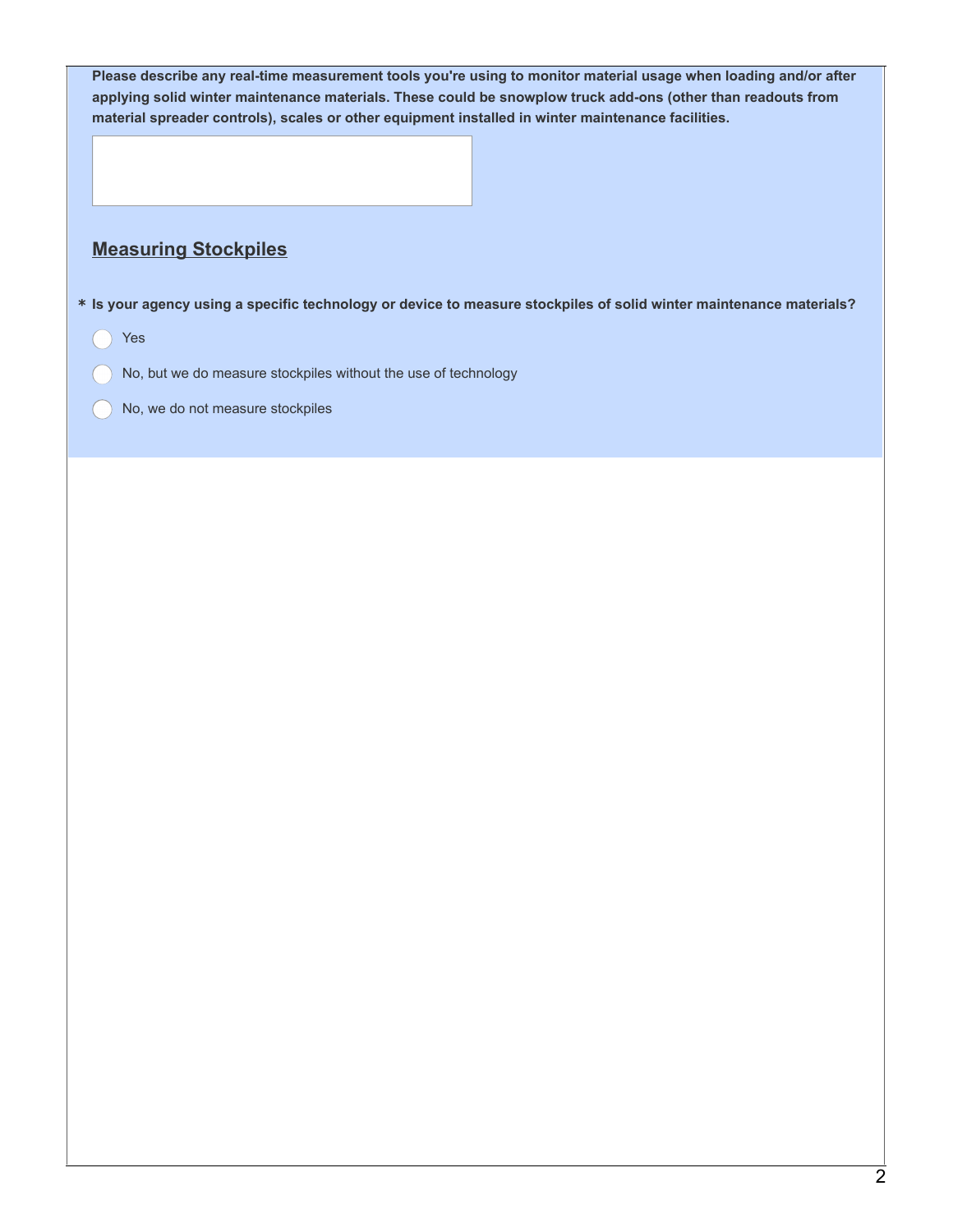

**Technology Used to Measure Stockpiles**

**1. What type of technology or device are you using?**

- Commercial product (continue with Question 2)
- Measurement system developed in-house (skip to Question 3)

#### **2. What is the name of the product and vendor?**

**Have you found that additional equipment beyond that provided by the vendor is needed to complete the measurement process?**

No

Yes (please describe the additional equipment needed)

**3. Please describe the hardware and software used for stockpile measurement and processing of data. ("Processing of data" refers to converting data collected in the field into the volume of a stockpile.)**

4. Is the hardware mobile so that it can be taken to different stockpile sites to take measurements?

Yes

No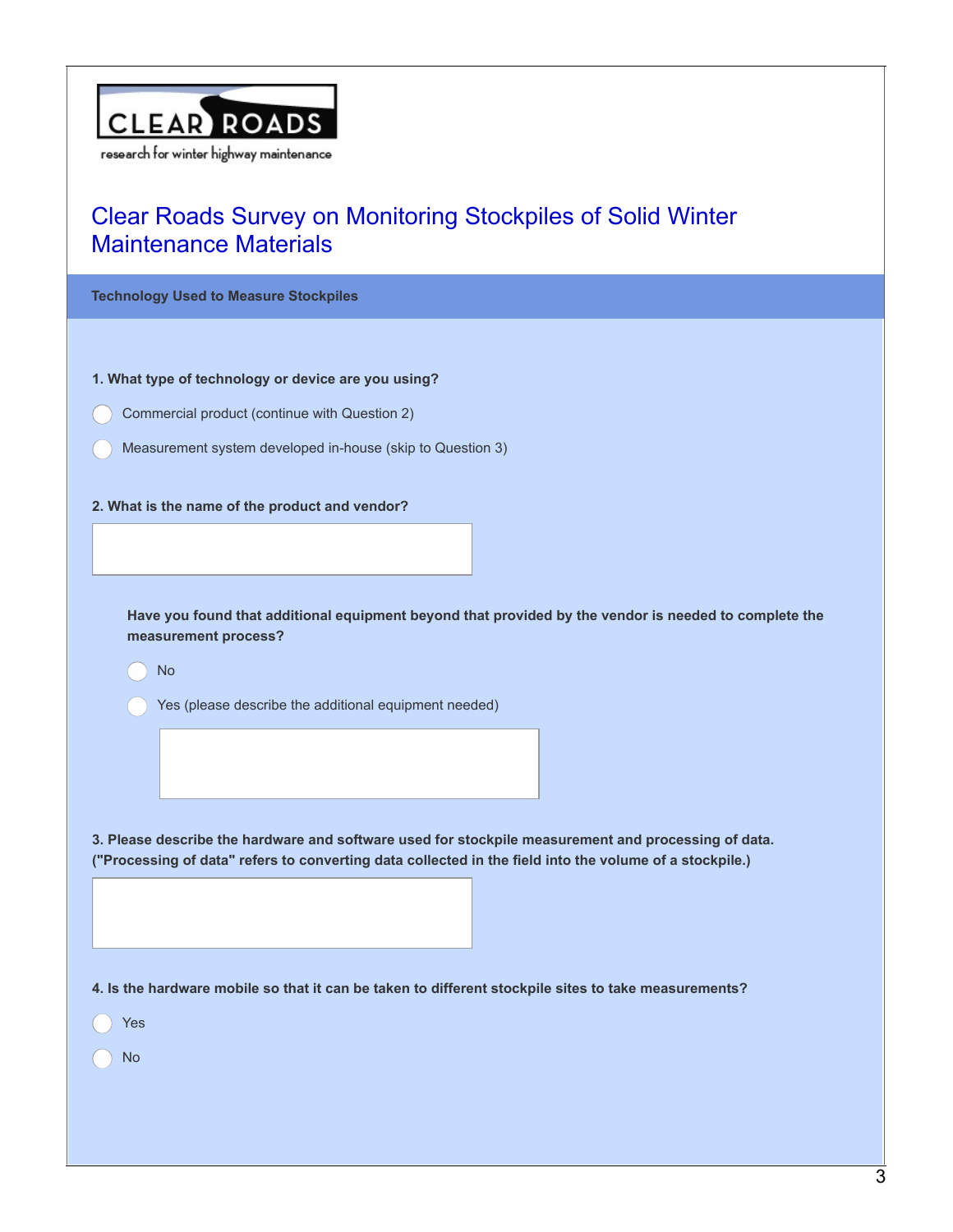| Yes                                                                                                          |
|--------------------------------------------------------------------------------------------------------------|
|                                                                                                              |
| <b>No</b>                                                                                                    |
|                                                                                                              |
| 6. What type of stockpiles can be measured with the technology or device you're using? Check all that apply. |
| Indoor                                                                                                       |
| Outdoor                                                                                                      |
| Covered                                                                                                      |
| Uncovered                                                                                                    |
| Other (please describe)                                                                                      |
|                                                                                                              |
|                                                                                                              |
|                                                                                                              |
| 7. How many staff members are required to gather and process data?                                           |
| 1                                                                                                            |
| $\overline{c}$                                                                                               |
| $\sqrt{3}$                                                                                                   |
| More than 3                                                                                                  |
|                                                                                                              |
| 8. What type of expertise is needed to gather and process data? Check all that apply.                        |
| No specialized expertise                                                                                     |
| CAD                                                                                                          |
| <b>GIS</b>                                                                                                   |
| Surveying                                                                                                    |
| Other (please describe)                                                                                      |
|                                                                                                              |
|                                                                                                              |
|                                                                                                              |
| 9. Please describe the measurement process, including the processing of data collected in the field.         |
|                                                                                                              |
|                                                                                                              |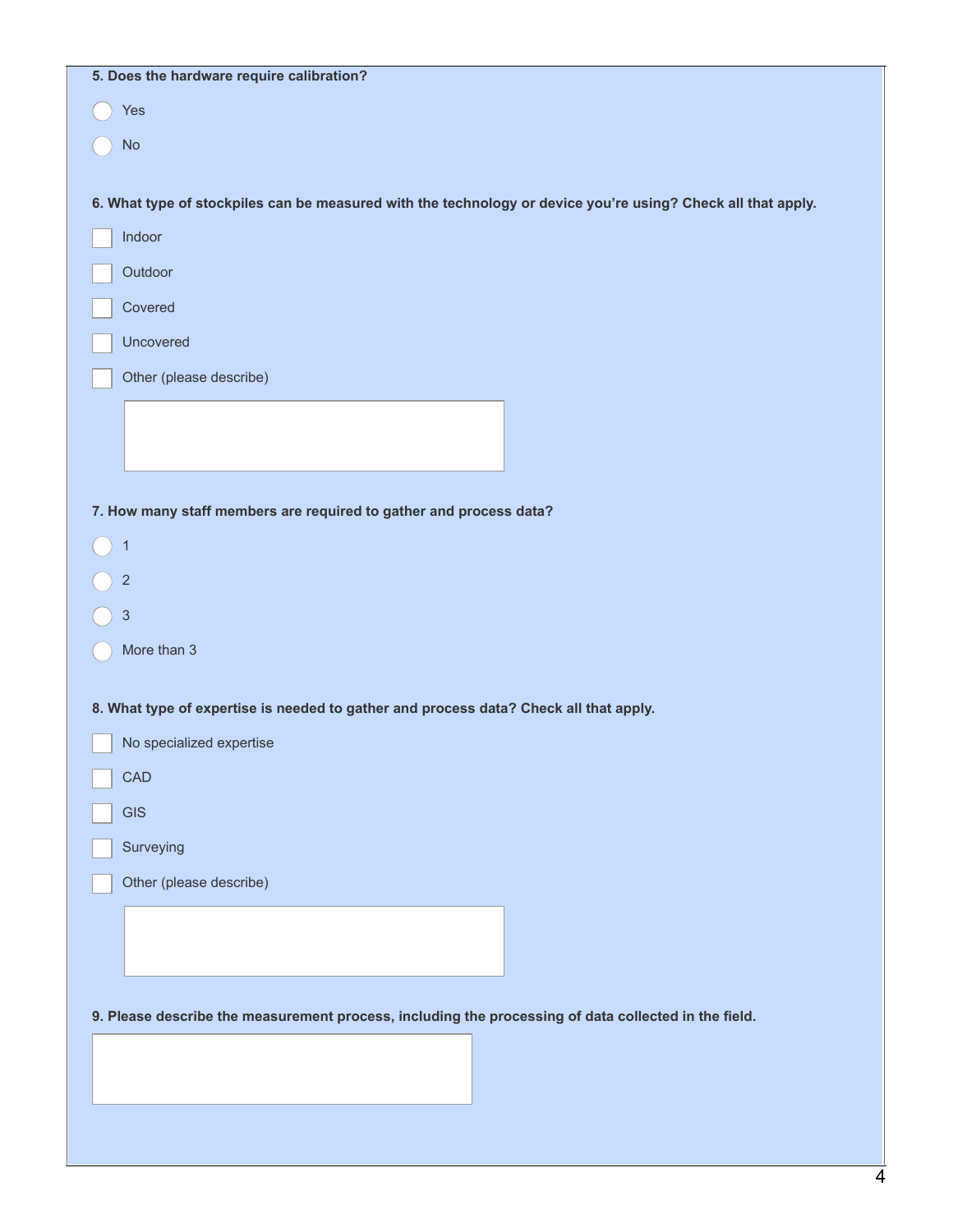| 10. Approximately how long does it take to gather stockpile measurements in the field?                                  |
|-------------------------------------------------------------------------------------------------------------------------|
| 15 minutes                                                                                                              |
| 30 minutes                                                                                                              |
| One hour                                                                                                                |
| Two hours                                                                                                               |
| Three hours                                                                                                             |
| More than three hours                                                                                                   |
| 11. Approximately how long does it take to complete processing of the data gathered in the field?                       |
| 15 minutes                                                                                                              |
| 30 minutes                                                                                                              |
| One hour                                                                                                                |
| Two hours                                                                                                               |
| Three hours                                                                                                             |
|                                                                                                                         |
| More than three hours<br>12. Have you identified any methods to expedite the processing of data collected in the field? |
| $\mathsf{No}$                                                                                                           |
| Yes (please describe these methods)                                                                                     |
|                                                                                                                         |
|                                                                                                                         |
| 13. How often do you take measurements? Check all that apply.                                                           |
| Weekly                                                                                                                  |
| <b>Biweekly</b>                                                                                                         |
| Monthly                                                                                                                 |
| Quarterly                                                                                                               |
| Annually                                                                                                                |
| Other (please describe)                                                                                                 |
|                                                                                                                         |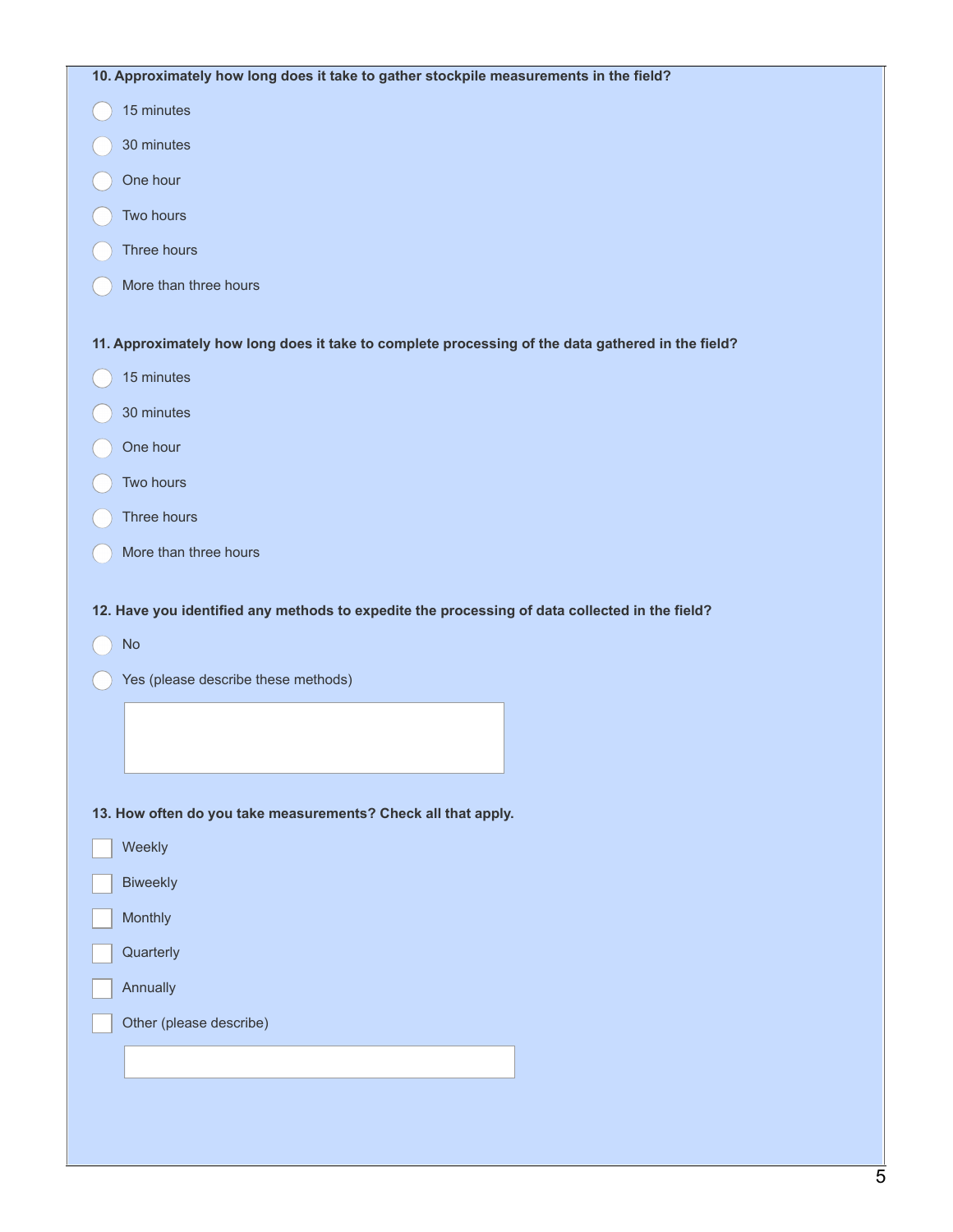### **14. How is measurement data stored?**

On agency computers

- Maintained by vendor; pay-as-you-go access
- Maintained by vendor; access is part of annual maintenance fee
- Other (please describe)

15. How accurate are the measurements taken with your vendor product or in-house system as compared to actual inventories? Please provide a percentage or range of percentages. (For example, a vendor may state that a system, **when properly used, can measure the volume of a stockpile to within 2-10% of actual.)**

**16. Please indicate your monitoring system's costs below, if applicable.**

Initial purchase of hardware and software

Annual fees for data usage and/or storage

Periodic fees for data usage and/or storage

Annual hardware maintenance fees

Annual software maintenance fees

Other costs (please describe and quantify the costs)

17. Are you using your stockpile measurement practice to measure stockpiles of other types of solid materials (for **example, aggregate or gravel)?**

No

Yes (please describe the other types of stockpiles you measure)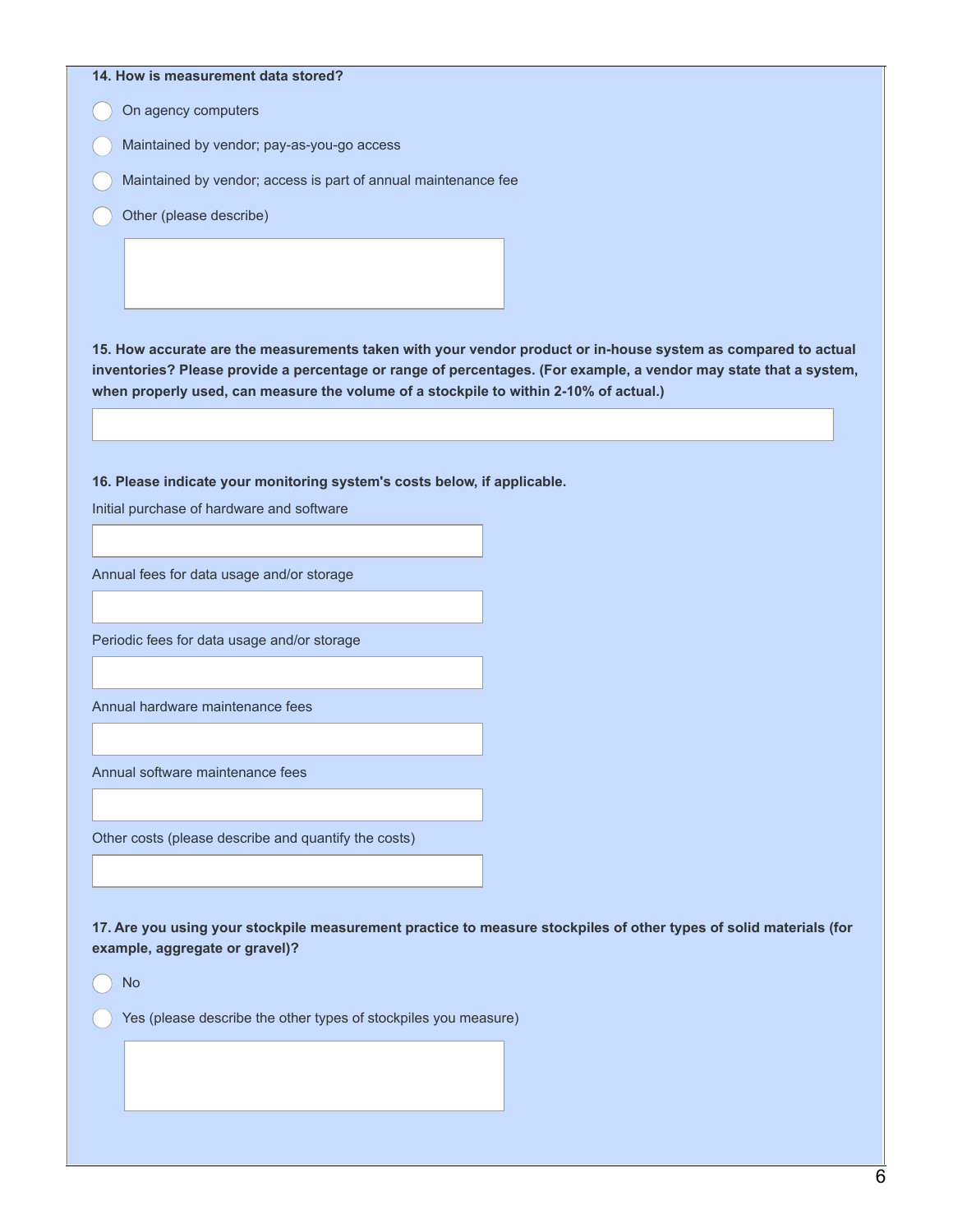**18. Do you have any formal or informal policies or other documents that guide your stockpile measurement practices? Please provide a link below or send any file not available online to Chris Kline at [chris.kline@ctcandassociates.com](mailto:chris.kline@ctcandassociates.com).**

**19. What successes have you experienced with the technology you use to monitor stockpiles of solid winter maintenance materials?**

20. What challenges have you experienced with the technology you use to monitor stockpiles of solid winter **maintenance materials?**

**21. Please use this space to provide any comments or additional information about your answers above.**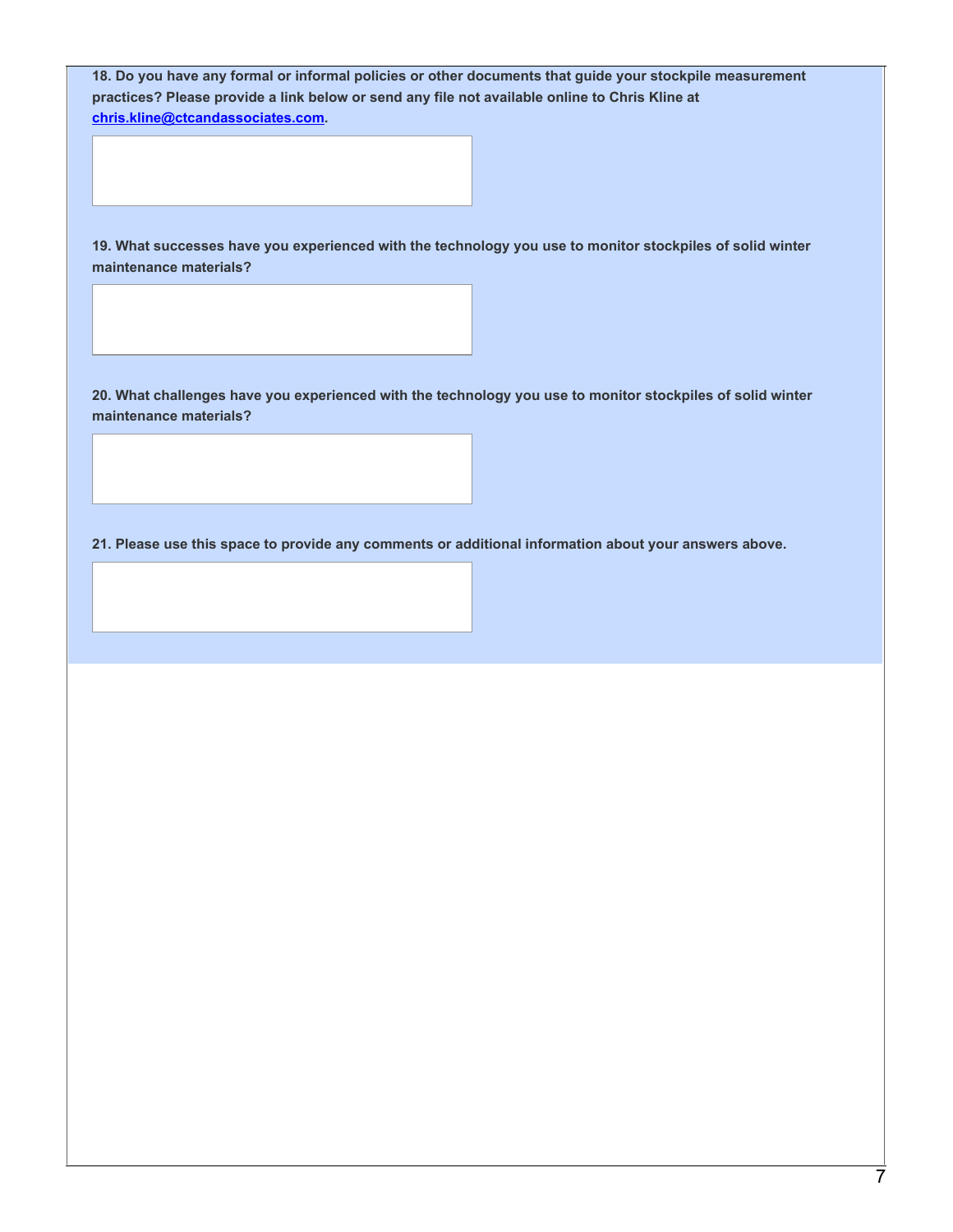

**Other Methods Used to Measure Stockpiles 1. Please describe the method you use to measure stockpiles of solid winter maintenance materials. Please describe any equipment you use to complete the measurement process. 2. What type of stockpiles do you measure with this method? Check all that apply.** Indoor

**Outdoor** 

Covered

Uncovered

Other (please describe)

**3. How many staff members are required to complete the measurement process?**

1 2 3

More than 3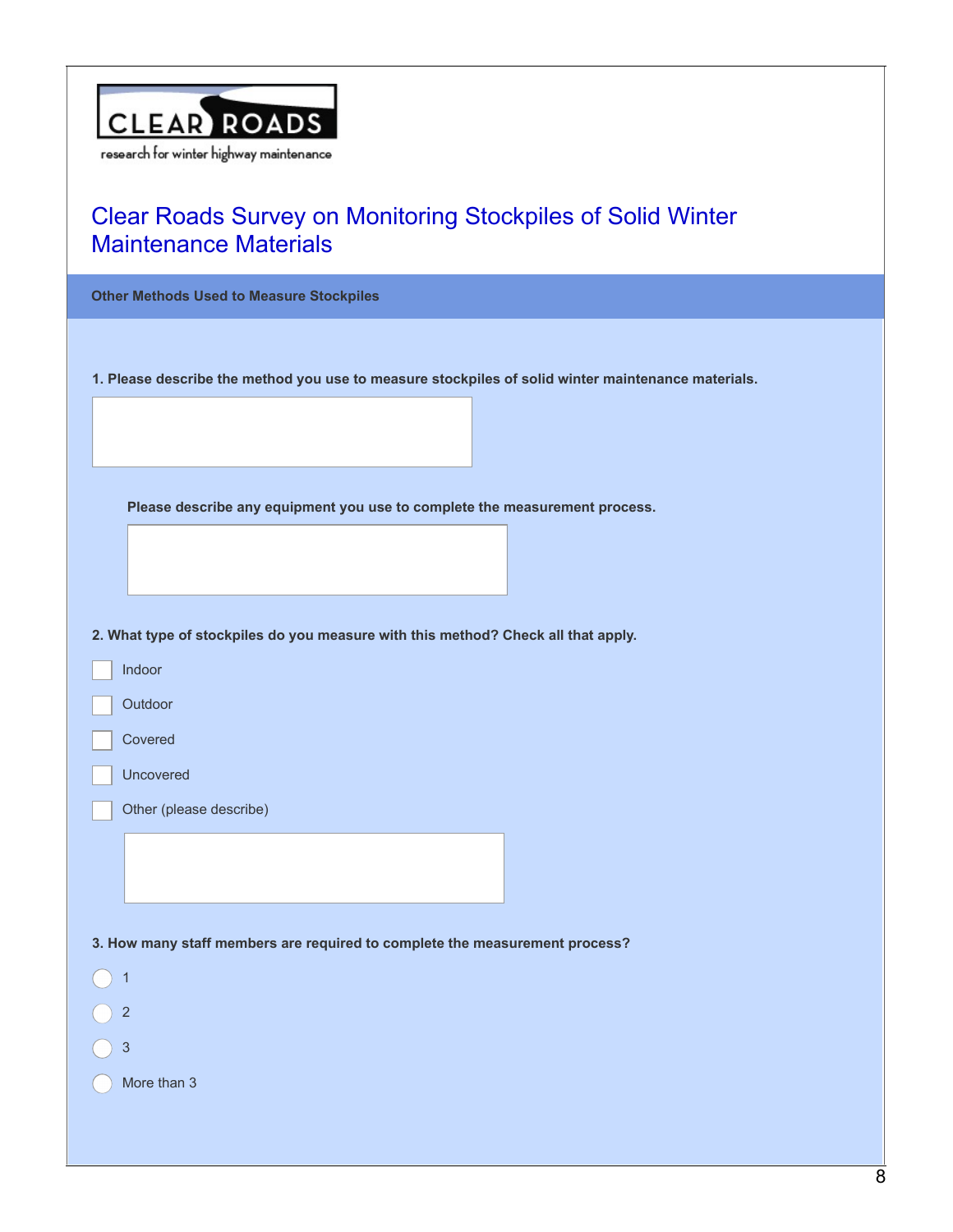| 4. Does your measurement process require any specialized expertise?                                           |
|---------------------------------------------------------------------------------------------------------------|
| $\mathsf{No}$                                                                                                 |
| Yes (please describe the expertise required)                                                                  |
|                                                                                                               |
|                                                                                                               |
|                                                                                                               |
| 5. Approximately how long does it take to complete the measurement?                                           |
| 15 minutes                                                                                                    |
| 30 minutes                                                                                                    |
| One hour                                                                                                      |
| Two hours                                                                                                     |
| Three hours                                                                                                   |
| More than three hours                                                                                         |
| 6. How often do you take measurements? Check all that apply.                                                  |
| Weekly                                                                                                        |
| <b>Biweekly</b>                                                                                               |
| Monthly                                                                                                       |
| Quarterly                                                                                                     |
| Annually                                                                                                      |
| Other (please describe)                                                                                       |
|                                                                                                               |
|                                                                                                               |
| 7. How accurate are the measurements taken with your method as compared to actual inventories? Please provide |
| a percentage or range of percentages.                                                                         |
|                                                                                                               |
|                                                                                                               |
| 8. Please describe any costs associated with your measurement method.                                         |
|                                                                                                               |
|                                                                                                               |
|                                                                                                               |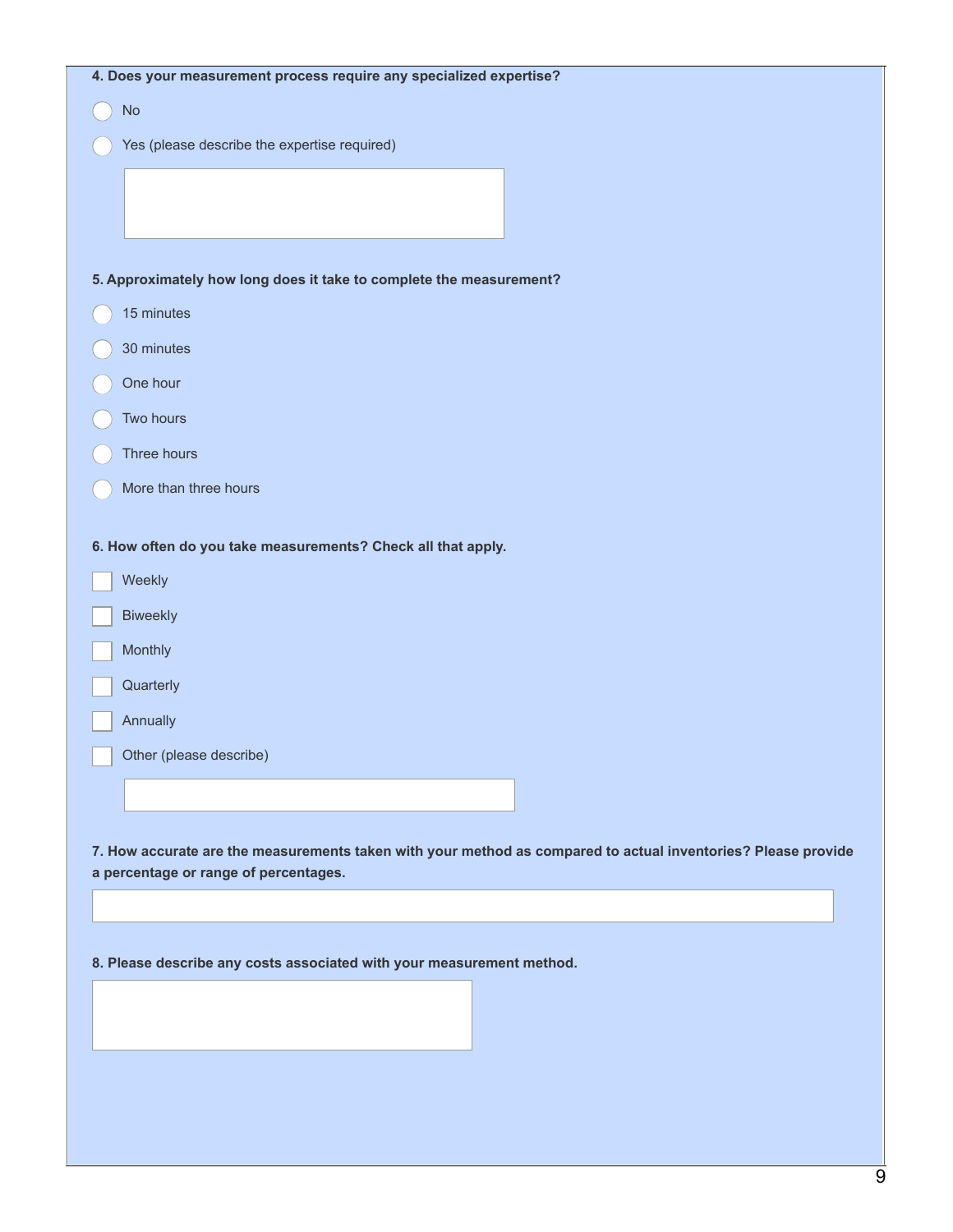9. Are you using your stockpile measurement practice to measure stockpiles of other types of solid materials (for **example, aggregate or gravel)?**

No

Yes (please describe the other types of stockpiles you measure)

**10. Do you have any formal or informal policies or other documents that guide your stockpile measurement practices? Please provide a link below or send any file not available online to Chris Kline at [chris.kline@ctcandassociates.com](mailto:chris.kline@ctcandassociates.com).**

**11. What successes have you experienced with your practices to monitor stockpiles of solid winter maintenance materials?**

**12. What challenges have you experienced with your practices to monitor stockpiles of solid winter maintenance materials?**

13. Do you have any plans to transition from your current method to the use of technology to measure stockpiles?

- Yes (continue with Question 14)
- No (skip to Question 17)
- I don't know/maybe (skip to Question 17)

**14. Please describe your plans to use technology to measure stockpiles, including the vendor(s) and product(s) you're considering.**

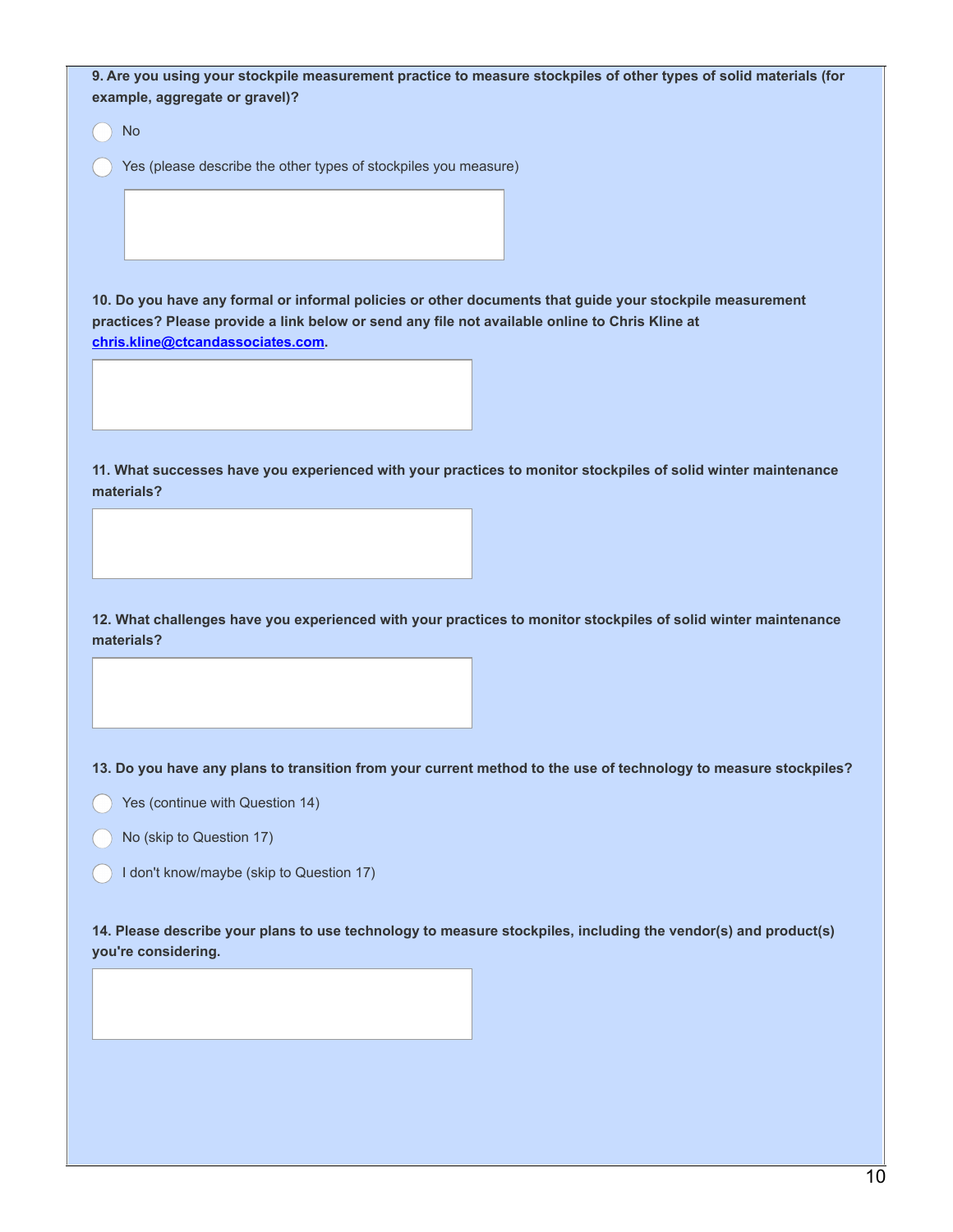**15. What is prompting you to make this change in measurement practices?**

**16. When do you expect to implement the new measurement practice?**

**17. Please use this space to provide any comments or additional information about your answers above.**